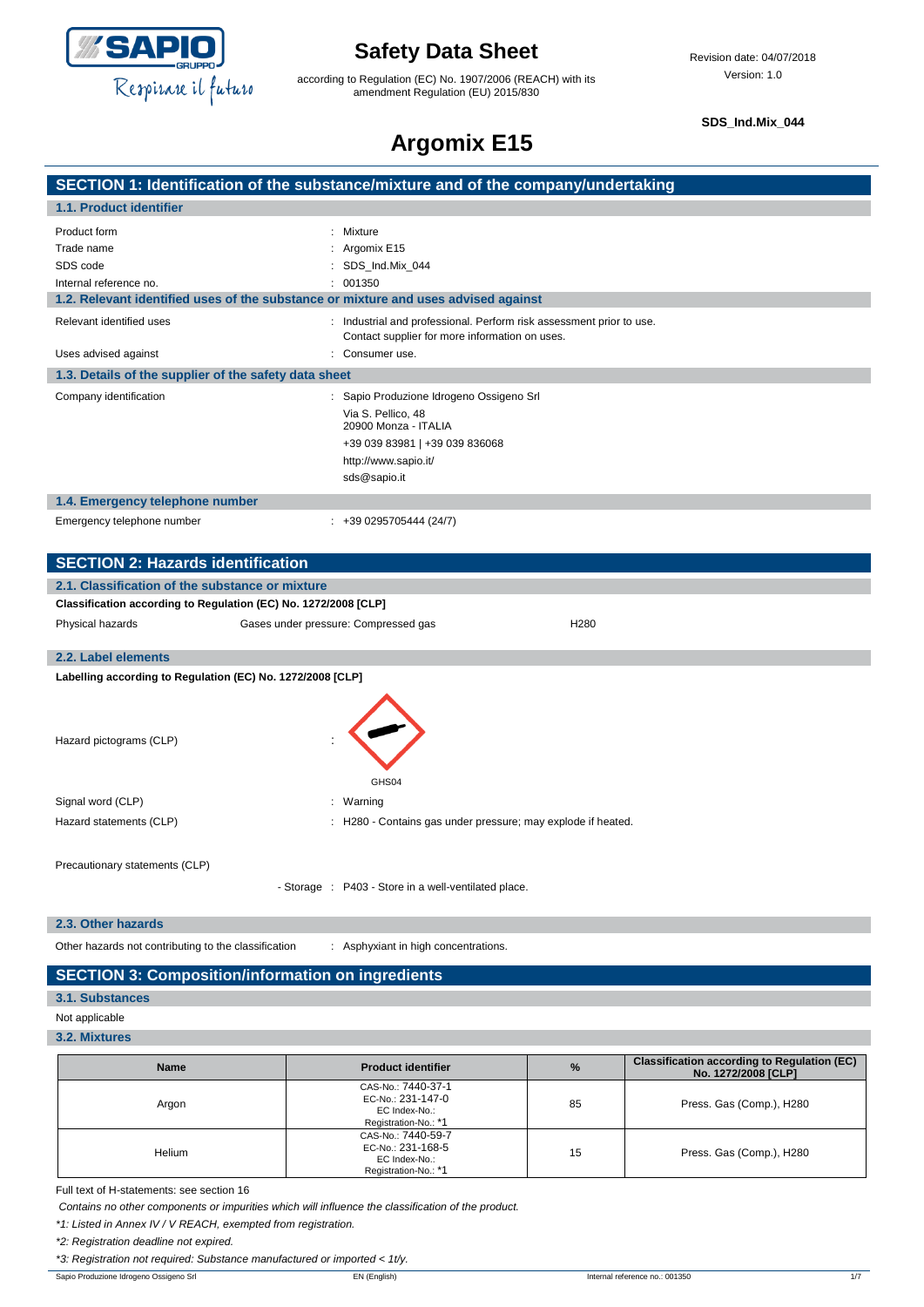

according to Regulation (EC) No. 1907/2006 (REACH) with its amendment Regulation (EU) 2015/830

#### **SDS\_Ind.Mix\_044**

# **Argomix E15**

| <b>SECTION 4: First aid measures</b>                                            |                                                                                                                                                                                                                                                                                                                                                                                                                                                                         |  |
|---------------------------------------------------------------------------------|-------------------------------------------------------------------------------------------------------------------------------------------------------------------------------------------------------------------------------------------------------------------------------------------------------------------------------------------------------------------------------------------------------------------------------------------------------------------------|--|
| 4.1. Description of first aid measures                                          |                                                                                                                                                                                                                                                                                                                                                                                                                                                                         |  |
| - Inhalation                                                                    | Remove victim to uncontaminated area wearing self contained breathing apparatus. Keep victim warm and<br>rested. Call a doctor. Perform cardiopulmonary resuscitation if breathing stopped.                                                                                                                                                                                                                                                                             |  |
| - Skin contact                                                                  | Adverse effects not expected from this product.                                                                                                                                                                                                                                                                                                                                                                                                                         |  |
| - Eye contact                                                                   | Adverse effects not expected from this product.                                                                                                                                                                                                                                                                                                                                                                                                                         |  |
| - Ingestion                                                                     | Ingestion is not considered a potential route of exposure.                                                                                                                                                                                                                                                                                                                                                                                                              |  |
| 4.2. Most important symptoms and effects, both acute and delayed                |                                                                                                                                                                                                                                                                                                                                                                                                                                                                         |  |
|                                                                                 | In high concentrations may cause asphyxiation. Symptoms may include loss of mobility/consciousness.<br>Victim may not be aware of asphyxiation.<br>Refer to section 11.                                                                                                                                                                                                                                                                                                 |  |
| 4.3. Indication of any immediate medical attention and special treatment needed |                                                                                                                                                                                                                                                                                                                                                                                                                                                                         |  |
|                                                                                 | None.                                                                                                                                                                                                                                                                                                                                                                                                                                                                   |  |
|                                                                                 |                                                                                                                                                                                                                                                                                                                                                                                                                                                                         |  |
| <b>SECTION 5: Firefighting measures</b>                                         |                                                                                                                                                                                                                                                                                                                                                                                                                                                                         |  |
| 5.1. Extinguishing media                                                        |                                                                                                                                                                                                                                                                                                                                                                                                                                                                         |  |
| - Suitable extinguishing media                                                  | : Water spray or fog.                                                                                                                                                                                                                                                                                                                                                                                                                                                   |  |
| - Unsuitable extinguishing media                                                | : Do not use water jet to extinguish.                                                                                                                                                                                                                                                                                                                                                                                                                                   |  |
| 5.2. Special hazards arising from the substance or mixture                      |                                                                                                                                                                                                                                                                                                                                                                                                                                                                         |  |
| Specific hazards                                                                | Exposure to fire may cause containers to rupture/explode.                                                                                                                                                                                                                                                                                                                                                                                                               |  |
| Hazardous combustion products                                                   | $:$ None.                                                                                                                                                                                                                                                                                                                                                                                                                                                               |  |
| 5.3. Advice for firefighters                                                    |                                                                                                                                                                                                                                                                                                                                                                                                                                                                         |  |
| Specific methods                                                                | Use fire control measures appropriate for the surrounding fire. Exposure to fire and heat radiation may cause<br>gas receptacles to rupture. Cool endangered receptacles with water spray jet from a protected position.<br>Prevent water used in emergency cases from entering sewers and drainage systems.<br>If possible, stop flow of product.<br>Use water spray or fog to knock down fire fumes if possible.                                                      |  |
| Special protective equipment for fire fighters                                  | Move containers away from the fire area if this can be done without risk.<br>In confined space use self-contained breathing apparatus.<br>Standard protective clothing and equipment (Self Contained Breathing Apparatus) for fire fighters.<br>Standard EN 137 - Self-contained open-circuit compressed air breathing apparatus with full face mask.<br>Standard EN 469 - Protective clothing for firefighters. Standard - EN 659: Protective gloves for firefighters. |  |
| <b>SECTION 6: Accidental release measures</b>                                   |                                                                                                                                                                                                                                                                                                                                                                                                                                                                         |  |
| 6.1. Personal precautions, protective equipment and emergency procedures        |                                                                                                                                                                                                                                                                                                                                                                                                                                                                         |  |
|                                                                                 | Try to stop release.<br>Evacuate area.<br>Wear self-contained breathing apparatus when entering area unless atmosphere is proved to be safe.<br>Ensure adequate air ventilation.<br>Prevent from entering sewers, basements and workpits, or any place where its accumulation can be<br>dangerous.<br>Act in accordance with local emergency plan.<br>Stay upwind.<br>Oxygen detectors should be used when asphyxiating gases may be released.                          |  |
| <b>6.2. Environmental precautions</b>                                           |                                                                                                                                                                                                                                                                                                                                                                                                                                                                         |  |
|                                                                                 | Try to stop release.                                                                                                                                                                                                                                                                                                                                                                                                                                                    |  |
| 6.3. Methods and material for containment and cleaning up                       |                                                                                                                                                                                                                                                                                                                                                                                                                                                                         |  |
|                                                                                 | Ventilate area.                                                                                                                                                                                                                                                                                                                                                                                                                                                         |  |
| 6.4. Reference to other sections                                                |                                                                                                                                                                                                                                                                                                                                                                                                                                                                         |  |
|                                                                                 | See also sections 8 and 13.                                                                                                                                                                                                                                                                                                                                                                                                                                             |  |
| <b>SECTION 7: Handling and storage</b>                                          |                                                                                                                                                                                                                                                                                                                                                                                                                                                                         |  |
| 7.1. Precautions for safe handling                                              |                                                                                                                                                                                                                                                                                                                                                                                                                                                                         |  |
| Safe use of the product                                                         | : The product must be handled in accordance with good industrial hygiene and safety procedures.<br>Only experienced and properly instructed persons should handle gases under pressure.<br>Consider pressure relief device(s) in gas installations.<br>Ensure the complete gas system was (or is regularily) checked for leaks before use.                                                                                                                              |  |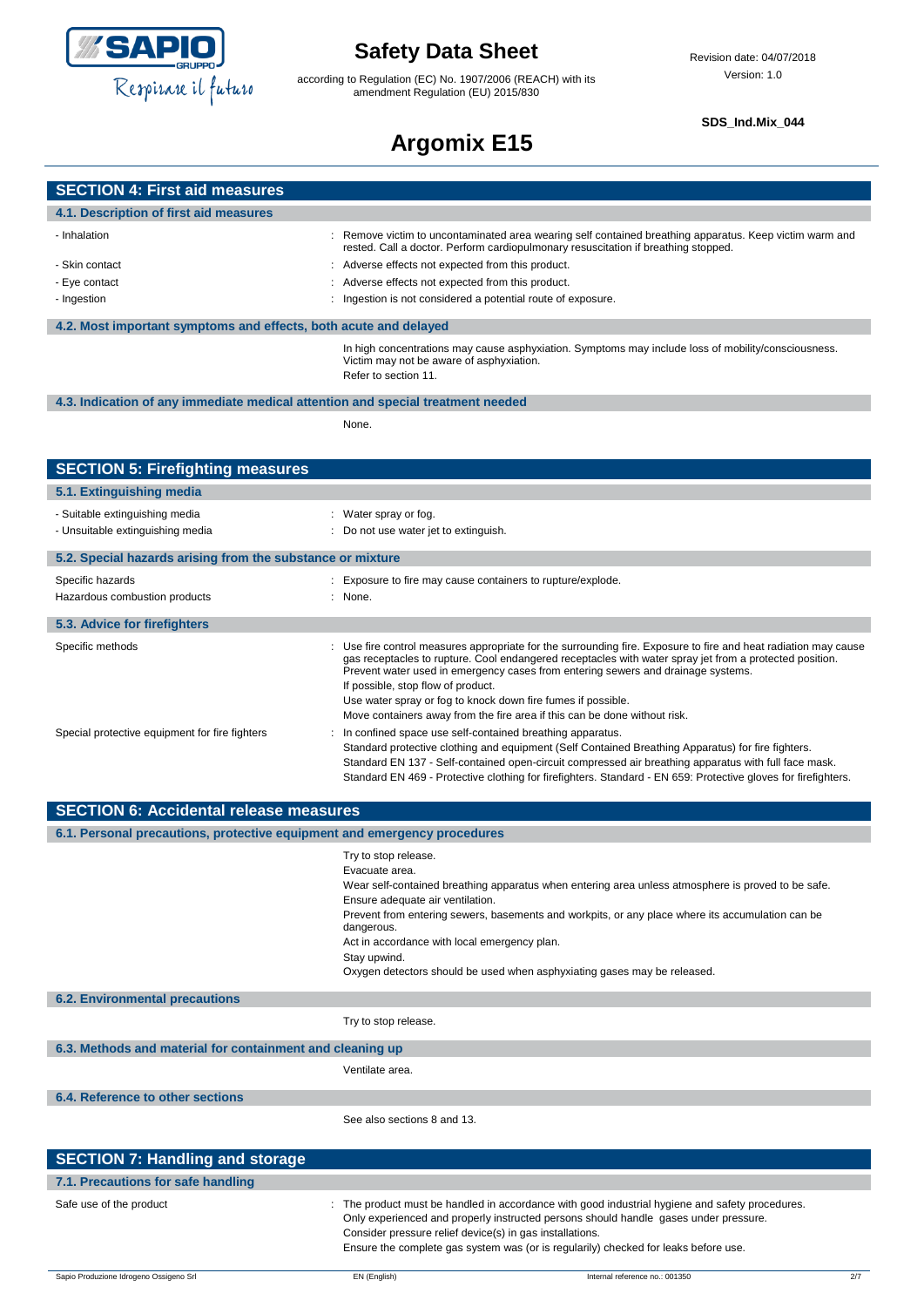

according to Regulation (EC) No. 1907/2006 (REACH) with its amendment Regulation (EU) 2015/830

#### **SDS\_Ind.Mix\_044**

|                                                                   | <b>Argomix E15</b>                                                                                                                                                                                                                                                                                                                                                                                                                                                                                                                                                                                                                                                                                                                                                                                                                                                                                                                                                                                                                                                                                                                                                                                                                                                                                                                                                                                          |
|-------------------------------------------------------------------|-------------------------------------------------------------------------------------------------------------------------------------------------------------------------------------------------------------------------------------------------------------------------------------------------------------------------------------------------------------------------------------------------------------------------------------------------------------------------------------------------------------------------------------------------------------------------------------------------------------------------------------------------------------------------------------------------------------------------------------------------------------------------------------------------------------------------------------------------------------------------------------------------------------------------------------------------------------------------------------------------------------------------------------------------------------------------------------------------------------------------------------------------------------------------------------------------------------------------------------------------------------------------------------------------------------------------------------------------------------------------------------------------------------|
|                                                                   | Do not smoke while handling product.<br>Use only properly specified equipment which is suitable for this product, its supply pressure and temperature.<br>Contact your gas supplier if in doubt.<br>Avoid suck back of water, acid and alkalis.<br>Do not breathe gas.<br>Avoid release of product into atmosphere.                                                                                                                                                                                                                                                                                                                                                                                                                                                                                                                                                                                                                                                                                                                                                                                                                                                                                                                                                                                                                                                                                         |
| Safe handling of the gas receptacle                               | Do not allow backfeed into the container.<br>Protect receptacles from physical damage; do not drag, roll, slide or drop.<br>When moving receptacles, even for short distances, use a cart (trolley, hand truck, etc.) designed to<br>transport receptacles.<br>Leave valve protection caps in place until the container has been secured against either a wall or bench or<br>placed in a container stand and is ready for use.<br>If user experiences any difficulty operating receptacle valve discontinue use and contact supplier.<br>Never attempt to repair or modify container valves or safety relief devices.<br>Damaged valves should be reported immediately to the supplier.<br>Keep container valve outlets clean and free from contaminants particularly oil and water.<br>Replace valve outlet caps or plugs and container caps where supplied as soon as container is disconnected<br>from equipment.<br>Close container valve after each use and when empty, even if still connected to equipment.<br>Never attempt to transfer gases from one container to another.<br>Never use direct flame or electrical heating devices to raise the pressure of a container.<br>Do not remove or deface labels provided by the supplier for the identification of the receptacle contents.<br>Suck back of water into the container must be prevented.<br>Open valve slowly to avoid pressure shock. |
| 7.2. Conditions for safe storage, including any incompatibilities |                                                                                                                                                                                                                                                                                                                                                                                                                                                                                                                                                                                                                                                                                                                                                                                                                                                                                                                                                                                                                                                                                                                                                                                                                                                                                                                                                                                                             |
|                                                                   | Observe all regulations and local requirements regarding storage of containers.<br>Containers should not be stored in conditions likely to encourage corrosion.<br>Container valve guards or caps should be in place.<br>Containers should be stored in the vertical position and properly secured to prevent them from falling over.<br>Stored containers should be periodically checked for general condition and leakage.<br>Keep container below 50°C in a well ventilated place.<br>Store containers in location free from fire risk and away from sources of heat and ignition.<br>Keep away from combustible materials.                                                                                                                                                                                                                                                                                                                                                                                                                                                                                                                                                                                                                                                                                                                                                                              |

### **7.3. Specific end use(s)**

None.

| <b>SECTION 8: Exposure controls/personal protection</b>                   |                                                             |                                                                                                                                                                                                                            |     |
|---------------------------------------------------------------------------|-------------------------------------------------------------|----------------------------------------------------------------------------------------------------------------------------------------------------------------------------------------------------------------------------|-----|
| 8.1. Control parameters                                                   |                                                             |                                                                                                                                                                                                                            |     |
| OEL (Occupational Exposure Limits)                                        | None available.                                             |                                                                                                                                                                                                                            |     |
| DNEL (Derived-No Effect Level)                                            | None available.                                             |                                                                                                                                                                                                                            |     |
| PNEC (Predicted No-Effect Concentration)                                  | None available.                                             |                                                                                                                                                                                                                            |     |
| 8.2. Exposure controls                                                    |                                                             |                                                                                                                                                                                                                            |     |
| 8.2.1. Appropriate engineering controls                                   |                                                             |                                                                                                                                                                                                                            |     |
| 8.2.2. Individual protection measures, e.g. personal protective equipment | Provide adequate general and local exhaust ventilation.     | Systems under pressure should be regularily checked for leakages.<br>Oxygen detectors should be used when asphyxiating gases may be released.<br>Consider the use of a work permit system e.g. for maintenance activities. |     |
|                                                                           | should be considered:                                       | A risk assessment should be conducted and documented in each work area to assess the risks related to the<br>use of the product and to select the PPE that matches the relevant risk. The following recommendations        |     |
|                                                                           |                                                             | PPE compliant to the recommended EN/ISO standards should be selected.                                                                                                                                                      |     |
| • Eye/face protection                                                     | Wear safety glasses with side shields.                      |                                                                                                                                                                                                                            |     |
|                                                                           | Standard EN 166 - Personal eye-protection - specifications. |                                                                                                                                                                                                                            |     |
| • Skin protection                                                         |                                                             |                                                                                                                                                                                                                            |     |
| - Hand protection                                                         | : Wear working gloves when handling gas containers.         |                                                                                                                                                                                                                            |     |
|                                                                           |                                                             | Standard EN 388 - Protective gloves against mechanical risk.                                                                                                                                                               |     |
| - Other                                                                   | Wear safety shoes while handling containers.                |                                                                                                                                                                                                                            |     |
|                                                                           |                                                             | Standard EN ISO 20345 - Personal protective equipment - Safety footwear.                                                                                                                                                   |     |
| • Respiratory protection                                                  | deficient atmospheres.                                      | Self contained breathing apparatus (SCBA) or positive pressure airline with mask are to be used in oxygen-                                                                                                                 |     |
|                                                                           |                                                             | Standard EN 137 - Self-contained open-circuit compressed air breathing apparatus with full face mask.                                                                                                                      |     |
| • Thermal hazards                                                         | : None in addition to the above sections.                   |                                                                                                                                                                                                                            |     |
| Sapio Produzione Idrogeno Ossigeno Srl                                    | EN (English)                                                | Internal reference no.: 001350                                                                                                                                                                                             | 3/7 |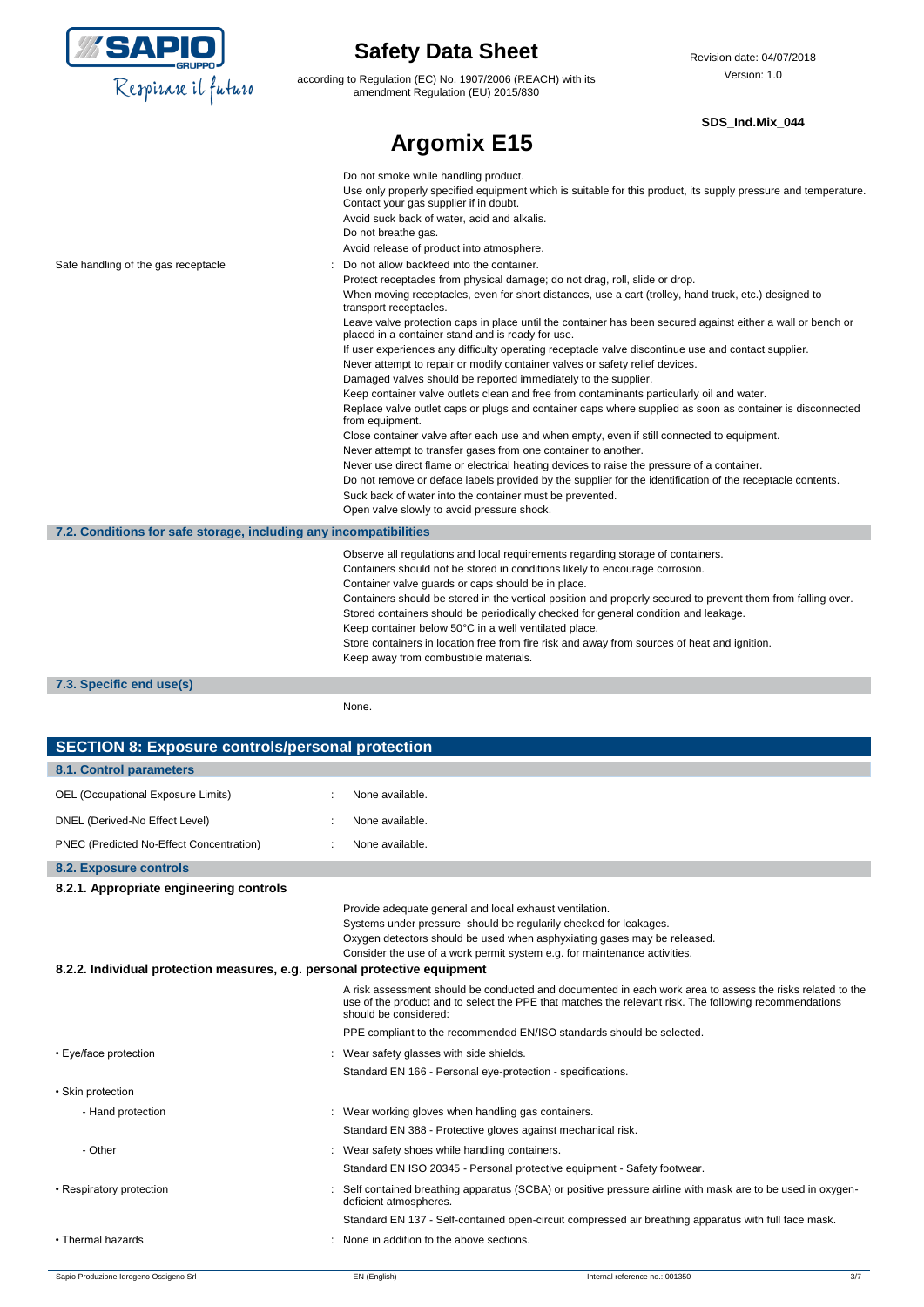

according to Regulation (EC) No. 1907/2006 (REACH) with its amendment Regulation (EU) 2015/830

**SDS\_Ind.Mix\_044**

# **Argomix E15**

### **8.2.3. Environmental exposure controls**

None necessary.

| <b>SECTION 9: Physical and chemical properties</b>         |                                                                                                        |  |
|------------------------------------------------------------|--------------------------------------------------------------------------------------------------------|--|
| 9.1. Information on basic physical and chemical properties |                                                                                                        |  |
| Appearance                                                 |                                                                                                        |  |
| Physical state at 20°C / 101.3kPa<br>$\bullet$             | : Gas                                                                                                  |  |
| Colour<br>٠                                                | Mixture contains one or more component(s) which have the following colour(s):<br>Colourless.           |  |
| Odour                                                      | Odourless.<br>$\cdot$                                                                                  |  |
| Odour threshold                                            | Odour threshold is subjective and inadequate to warn of overexposure.                                  |  |
| рH                                                         | Not applicable for gases and gas mixtures.                                                             |  |
| Melting point / Freezing point                             | Not applicable for gas mixtures.                                                                       |  |
| Boiling point                                              | Not applicable for gas mixtures.                                                                       |  |
| Flash point                                                | Not applicable for gases and gas mixtures.                                                             |  |
| Evaporation rate                                           | Not applicable for gases and gas mixtures.                                                             |  |
| Flammability (solid, gas)                                  | Non flammable.                                                                                         |  |
| <b>Explosive limits</b>                                    | Non flammable.                                                                                         |  |
| Vapour pressure [20°C]                                     | Not applicable.                                                                                        |  |
| Vapour pressure [50°C]                                     | Not applicable.                                                                                        |  |
| Vapour density                                             | Not applicable.                                                                                        |  |
| Relative density, gas (air=1)                              | Heavier than air.                                                                                      |  |
| Partition coefficient n-octanol/water (Log Kow)            | Not applicable for gas mixtures.                                                                       |  |
| Auto-ignition temperature                                  | Non flammable.                                                                                         |  |
| Decomposition temperature                                  | Not applicable.                                                                                        |  |
| Viscosity                                                  | No reliable data available.                                                                            |  |
| <b>Explosive properties</b>                                | Not applicable.                                                                                        |  |
| Oxidising properties                                       | : Not applicable.                                                                                      |  |
| 9.2. Other information                                     |                                                                                                        |  |
| Molar mass                                                 | : Not applicable for gas mixtures.                                                                     |  |
| Other data                                                 | Gas/vapour heavier than air. May accumulate in confined spaces, particularly at or below ground level. |  |
| <b>SECTION 10: Stability and reactivity</b>                |                                                                                                        |  |
| 10.1. Reactivity                                           |                                                                                                        |  |
|                                                            | No reactivity hazard other than the effects described in sub-sections below.                           |  |
| 10.2. Chemical stability                                   |                                                                                                        |  |
|                                                            | Stable under normal conditions.                                                                        |  |
| 10.3. Possibility of hazardous reactions                   |                                                                                                        |  |
|                                                            | None.                                                                                                  |  |
| 10.4. Conditions to avoid                                  |                                                                                                        |  |
|                                                            | Avoid moisture in installation systems.                                                                |  |
| 10.5. Incompatible materials                               |                                                                                                        |  |
|                                                            | None.                                                                                                  |  |
|                                                            | For additional information on compatibility refer to ISO 11114.                                        |  |
| 10.6. Hazardous decomposition products                     |                                                                                                        |  |
|                                                            | Under normal conditions of storage and use, hazardous decomposition products should not be produced.   |  |

| <b>SECTION 11: Toxicological information</b> |                                               |  |
|----------------------------------------------|-----------------------------------------------|--|
| 11.1. Information on toxicological effects   |                                               |  |
| <b>Acute toxicity</b>                        | : No toxicological effects from this product. |  |
| Skin corrosion/irritation                    | : No known effects from this product.         |  |
| Serious eye damage/irritation                | : No known effects from this product.         |  |
| Respiratory or skin sensitisation            | : No known effects from this product.         |  |
| Germ cell mutagenicity                       | : No known effects from this product.         |  |
| Carcinogenicity                              | : No known effects from this product.         |  |
| <b>Toxic for reproduction: Fertility</b>     | : No known effects from this product.         |  |
| Toxic for reproduction: unborn child         | : No known effects from this product.         |  |
| <b>STOT-single exposure</b>                  | : No known effects from this product.         |  |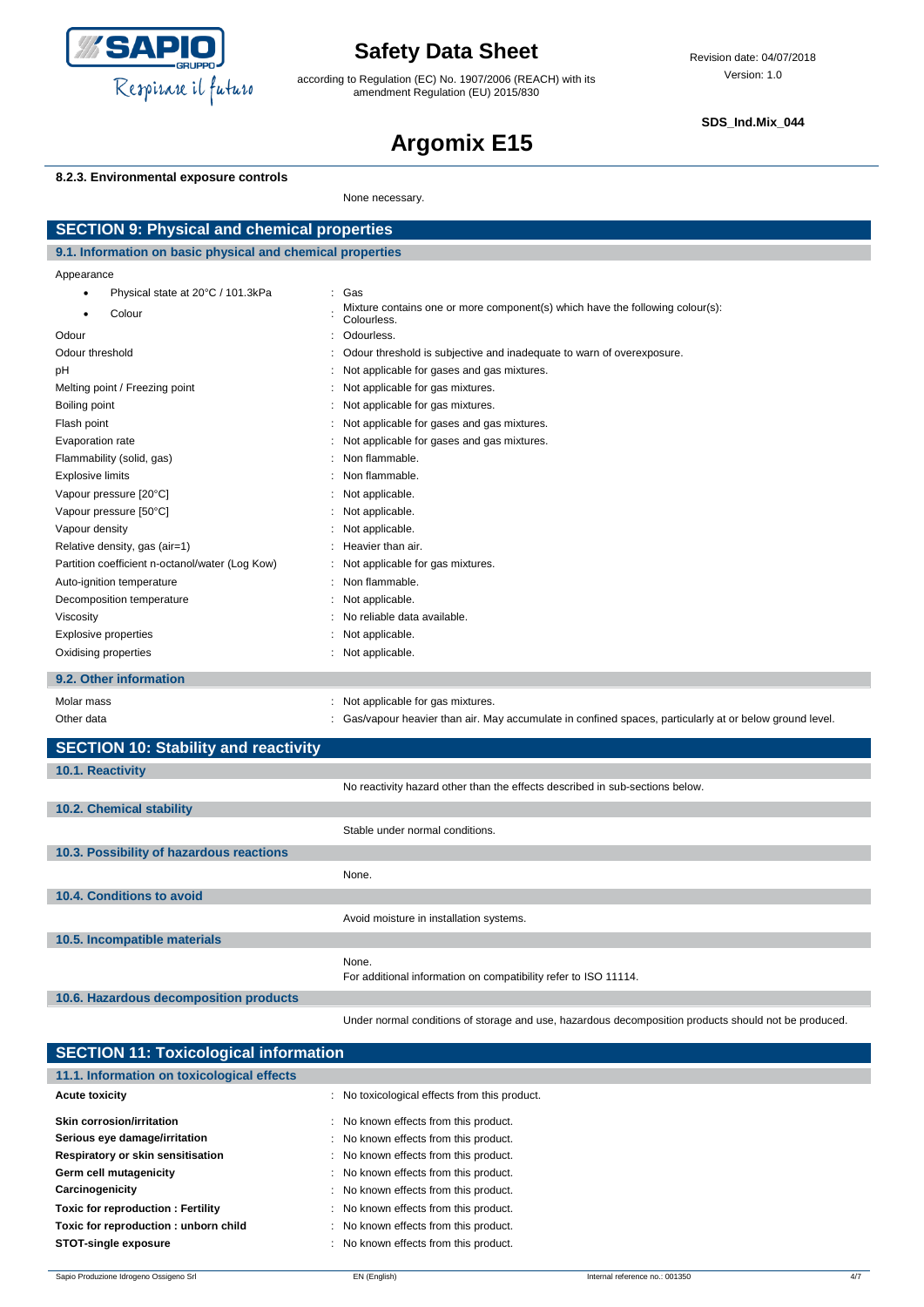

according to Regulation (EC) No. 1907/2006 (REACH) with its amendment Regulation (EU) 2015/830

**SDS\_Ind.Mix\_044**

## **Argomix E15**

|  | STOT-repeated exposure |  |
|--|------------------------|--|
|  |                        |  |

**STOT-repeated exposure** : No known effects from this product.

Aspiration hazard<br> **Aspiration hazard in the set of the set of the set of the set of the set of the set of the set of the set of the set of the set of the set of the set of the set of the set of the set of the set of the** 

| <b>SECTION 12: Ecological information</b>                               |                                                                                                                                   |
|-------------------------------------------------------------------------|-----------------------------------------------------------------------------------------------------------------------------------|
| 12.1. Toxicity                                                          |                                                                                                                                   |
| Assessment                                                              | : No ecological damage caused by this product.                                                                                    |
| EC50 48h - Daphnia magna                                                | No data available.                                                                                                                |
| EC50 72h - Algae                                                        | No data available.                                                                                                                |
| LC50 96 h - Fish                                                        | : No data available.                                                                                                              |
| 12.2. Persistence and degradability                                     |                                                                                                                                   |
| Assessment                                                              | : No ecological damage caused by this product.                                                                                    |
| 12.3. Bioaccumulative potential                                         |                                                                                                                                   |
| Assessment                                                              | : No data available.                                                                                                              |
| 12.4. Mobility in soil                                                  |                                                                                                                                   |
| Assessment                                                              | : Because of its high volatility, the product is unlikely to cause ground or water pollution.<br>Partition into soil is unlikely. |
| 12.5. Results of PBT and vPvB assessment                                |                                                                                                                                   |
| Assessment                                                              | : Not classified as PBT or vPvB.                                                                                                  |
| 12.6. Other adverse effects                                             |                                                                                                                                   |
| Other adverse effects                                                   | : No known effects from this product.                                                                                             |
| Effect on the ozone layer                                               | None.                                                                                                                             |
| Effect on global warming                                                | : No known effects from this product.                                                                                             |
| <b>SECTION 13: Disposal considerations</b>                              |                                                                                                                                   |
| 13.1. Waste treatment methods                                           |                                                                                                                                   |
|                                                                         | May be vented to atmosphere in a well ventilated place.                                                                           |
|                                                                         | Do not discharge into any place where its accumulation could be dangerous.                                                        |
|                                                                         | Return unused product in original receptacle to supplier.                                                                         |
| List of hazardous waste codes (from Commission<br>Decision 2001/118/EC) | : 16 05 05 : Gases in pressure containers other than those mentioned in 16 05 04.                                                 |
| <b>13.2. Additional information</b>                                     |                                                                                                                                   |
|                                                                         | External treatment and disposal of waste should comply with applicable local and/or national regulations.                         |

| <b>SECTION 14: Transport information</b> |                                                     |
|------------------------------------------|-----------------------------------------------------|
| 14.1. UN number                          |                                                     |
| UN-No.<br>14.2. UN proper shipping name  | : 1956                                              |
|                                          |                                                     |
| Transport by road/rail (ADR/RID)         | COMPRESSED GAS, N.O.S. (Argon, Helium)              |
| Transport by air (ICAO-TI / IATA-DGR)    | Compressed gas, n.o.s. (Argon, Helium)              |
| Transport by sea (IMDG)                  | COMPRESSED GAS, N.O.S. (Argon, Helium)<br>$\bullet$ |
| 14.3. Transport hazard class(es)         |                                                     |
| Labelling                                |                                                     |

2.2 : Non-flammable, non-toxic gases.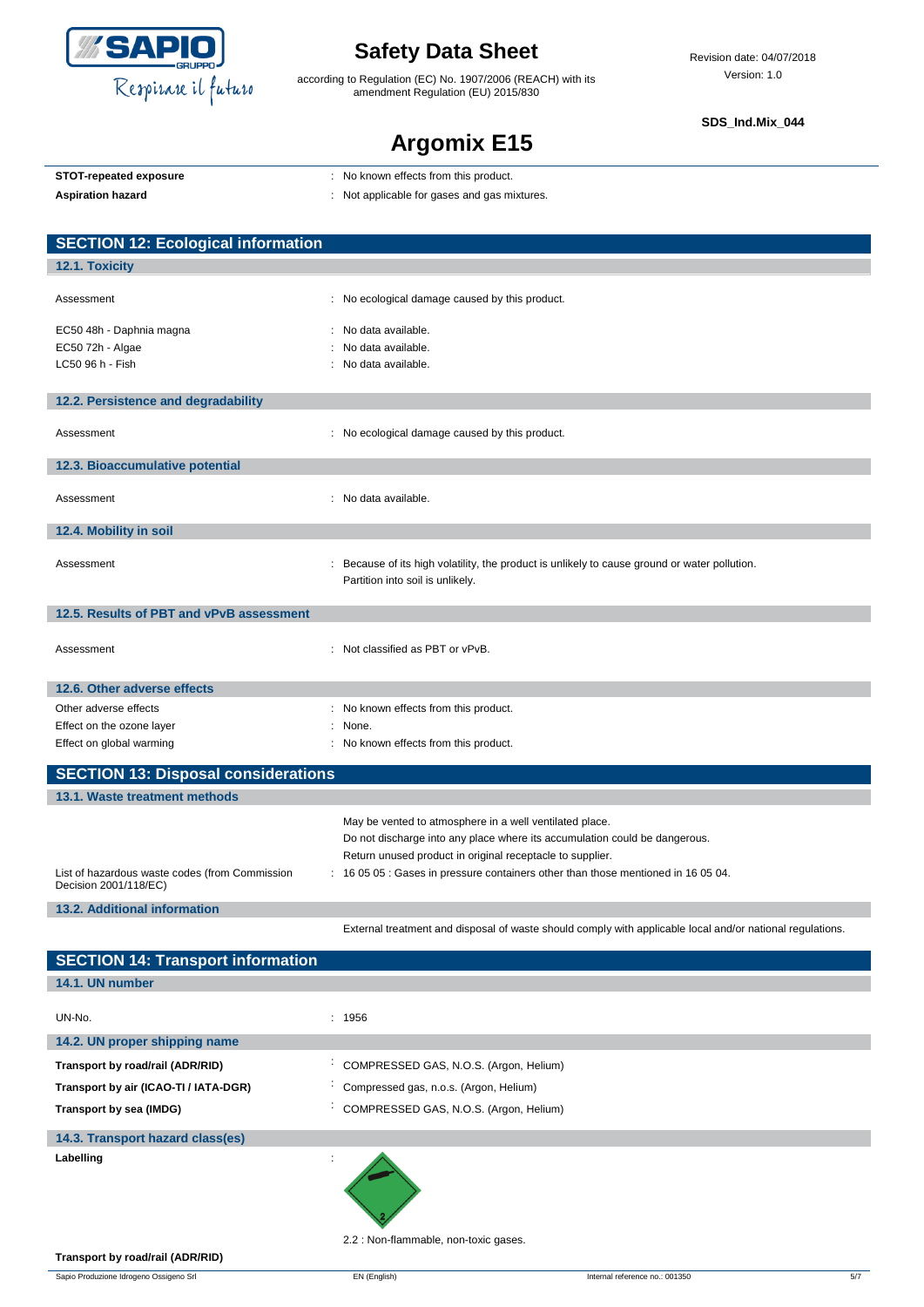

according to Regulation (EC) No. 1907/2006 (REACH) with its amendment Regulation (EU) 2015/830

#### **SDS\_Ind.Mix\_044**

# **Argomix E15**

| Class                                                                          | $\therefore$ 2                                                                                                                                                                                                    |
|--------------------------------------------------------------------------------|-------------------------------------------------------------------------------------------------------------------------------------------------------------------------------------------------------------------|
| Classification code                                                            | : 1A                                                                                                                                                                                                              |
| Hazard identification number                                                   | : 20                                                                                                                                                                                                              |
| <b>Tunnel Restriction</b>                                                      | : E - Passage forbidden through tunnels of category E                                                                                                                                                             |
| Transport by air (ICAO-TI / IATA-DGR)                                          |                                                                                                                                                                                                                   |
| Class / Div. (Sub. risk(s))                                                    | : 2.2                                                                                                                                                                                                             |
| Transport by sea (IMDG)                                                        |                                                                                                                                                                                                                   |
| Class / Div. (Sub. risk(s))                                                    | : 2.2                                                                                                                                                                                                             |
| Emergency Schedule (EmS) - Fire                                                | $: F-C$                                                                                                                                                                                                           |
| Emergency Schedule (EmS) - Spillage                                            | $: S-V$                                                                                                                                                                                                           |
|                                                                                |                                                                                                                                                                                                                   |
| 14.4. Packing group                                                            |                                                                                                                                                                                                                   |
| Transport by road/rail (ADR/RID)                                               | Not applicable                                                                                                                                                                                                    |
| Transport by air (ICAO-TI / IATA-DGR)                                          | Not applicable                                                                                                                                                                                                    |
| Transport by sea (IMDG)                                                        | Not applicable                                                                                                                                                                                                    |
|                                                                                |                                                                                                                                                                                                                   |
| <b>14.5. Environmental hazards</b>                                             |                                                                                                                                                                                                                   |
| Transport by road/rail (ADR/RID)                                               | None.<br>÷.                                                                                                                                                                                                       |
| Transport by air (ICAO-TI / IATA-DGR)                                          | None.                                                                                                                                                                                                             |
| Transport by sea (IMDG)                                                        | None.                                                                                                                                                                                                             |
|                                                                                |                                                                                                                                                                                                                   |
| 14.6. Special precautions for user                                             |                                                                                                                                                                                                                   |
| Packing Instruction(s)                                                         |                                                                                                                                                                                                                   |
| Transport by road/rail (ADR/RID)                                               | : P200                                                                                                                                                                                                            |
| Transport by air (ICAO-TI / IATA-DGR)                                          |                                                                                                                                                                                                                   |
| Passenger and Cargo Aircraft                                                   | : 200.                                                                                                                                                                                                            |
| Cargo Aircraft only                                                            | : 200.                                                                                                                                                                                                            |
| Transport by sea (IMDG)                                                        | : P200                                                                                                                                                                                                            |
|                                                                                |                                                                                                                                                                                                                   |
| Special transport precautions                                                  | : Avoid transport on vehicles where the load space is not separated from the driver's compartment.<br>Ensure vehicle driver is aware of the potential hazards of the load and knows what to do in the event of an |
|                                                                                | accident or an emergency.                                                                                                                                                                                         |
|                                                                                | Before transporting product containers:                                                                                                                                                                           |
|                                                                                | - Ensure there is adequate ventilation.                                                                                                                                                                           |
|                                                                                | - Ensure that containers are firmly secured.                                                                                                                                                                      |
|                                                                                | - Ensure container valve is closed and not leaking.                                                                                                                                                               |
|                                                                                | - Ensure valve outlet cap nut or plug (where provided) is correctly fitted.                                                                                                                                       |
|                                                                                | - Ensure valve protection device (where provided) is correctly fitted.                                                                                                                                            |
| 14.7. Transport in bulk according to Annex II of MARPOL 73/78 and the IBC Code |                                                                                                                                                                                                                   |
|                                                                                |                                                                                                                                                                                                                   |
|                                                                                | Not applicable.                                                                                                                                                                                                   |
| <b>SECTION 15: Regulatory information</b>                                      |                                                                                                                                                                                                                   |
|                                                                                | 15.1 Safety, health and environmental regulations/legislation specific for the substance or mixture                                                                                                               |
|                                                                                |                                                                                                                                                                                                                   |
| <b>EU-Regulations</b>                                                          |                                                                                                                                                                                                                   |
|                                                                                |                                                                                                                                                                                                                   |
|                                                                                |                                                                                                                                                                                                                   |
| Restrictions on use                                                            | : None.                                                                                                                                                                                                           |
| Seveso Directive : 2012/18/EU (Seveso III)                                     | : Not covered.                                                                                                                                                                                                    |
|                                                                                |                                                                                                                                                                                                                   |
| <b>National regulations</b>                                                    |                                                                                                                                                                                                                   |
| National legislation                                                           | : Ensure all national/local regulations are observed.                                                                                                                                                             |
| 15.2. Chemical safety assessment                                               |                                                                                                                                                                                                                   |
|                                                                                | A CSA does not need to be carried out for this product.                                                                                                                                                           |
|                                                                                |                                                                                                                                                                                                                   |
| <b>SECTION 16: Other information</b>                                           |                                                                                                                                                                                                                   |
| Indication of changes                                                          | Revised safety data sheet in accordance with commission regulation (EU) No 453/2010.                                                                                                                              |
| Abbreviations and acronyms                                                     | ATE: Acute Toxicity Estimate                                                                                                                                                                                      |
|                                                                                | CLP - Classification Labelling Packaging Regulation; Regulation (EC) No 1272/2008                                                                                                                                 |
|                                                                                | REACH - Registration, Evaluation, Authorisation and Restriction of Chemicals Regulation (EC) No                                                                                                                   |
|                                                                                | 1907/2006                                                                                                                                                                                                         |
|                                                                                | EINECS: European Inventory of Existing Commercial Chemical Substances<br><b>CAS: Chemical Abstract Service</b>                                                                                                    |